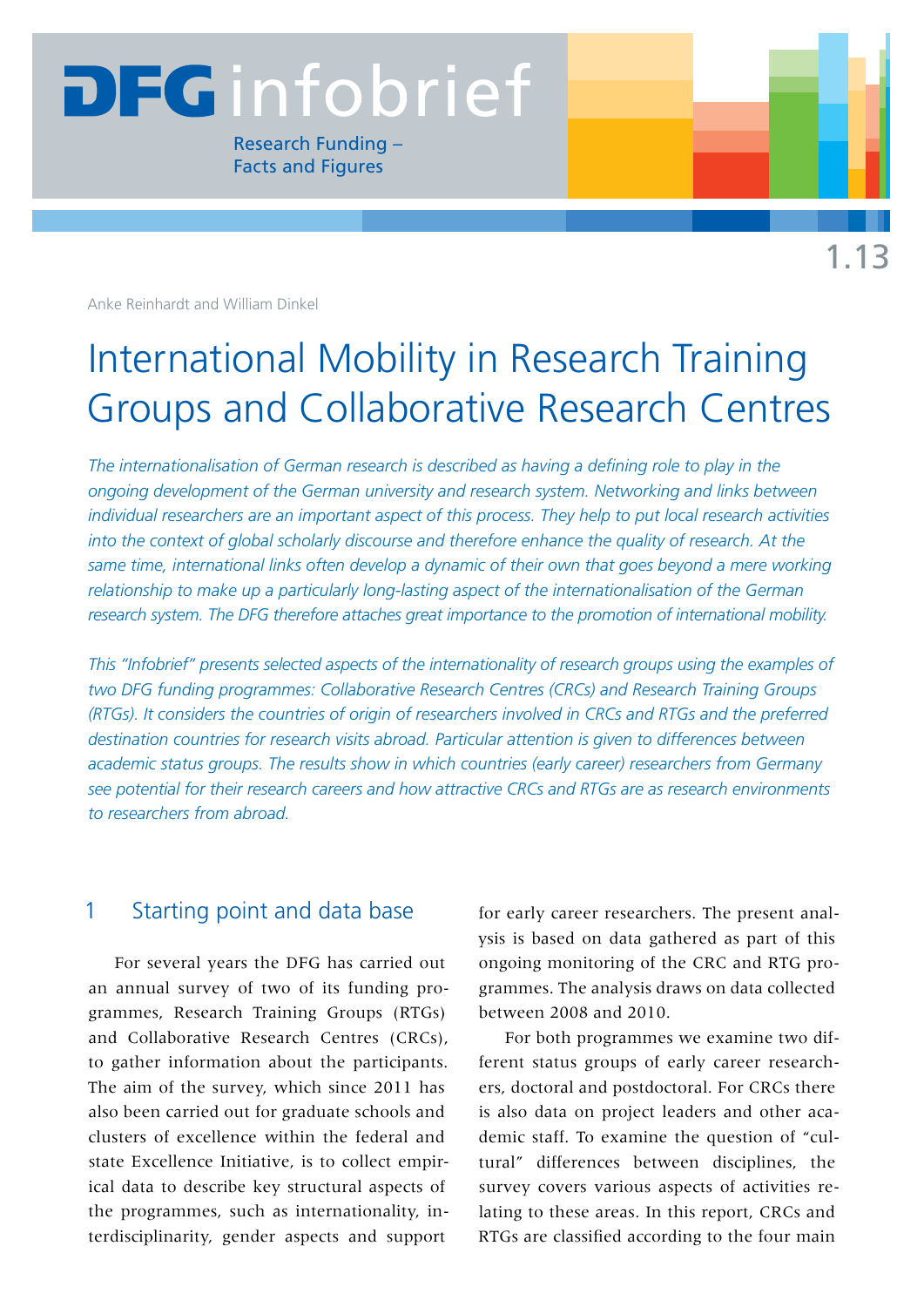#### **Research Training Groups**

The main aim of Research Training Groups is to train doctoral researchers within a thematically focused research programme and a structured qualification programme. They are designed to provide intensive preparation for the world of professional research while encouraging early independence. In 2012 the DFG funded a total of 233 Research Training Groups with a sum of €153 million.

#### **Collaborative Research Centres**

In a Collaborative Research Centre, researchers from one university work together across the boundaries of their respective subjects, institutes, disciplines and faculties on a challenging, complex and long-term research programme for up to 12 years. Collaborative Research Centres also promote international collaborations to help researchers build international networks with their peers in other countries. In 2012 the DFG funded 254 Collaborative Research Centres with a sum of around €551 million.

categories used by the DFG<sup>1</sup>: humanities and social sciences, life sciences, natural sciences and engineering sciences. In 2010, a total of 15 791 researchers participated in Collaborative Research Centres. The number of people in each status group can be seen in Table 1. 18% were of foreign nationality. By comparison, around 22% of the 5771 doctoral and postdoctoral researchers involved in Research Training Groups in the same year were of foreign nationality. In both Collaborative Research Centres and Research Training Groups, the proportion of international researchers was highest at postdoctoral level: around 36% of postdoctoral researchers in both CRCs and RTGs were of non-German nationality. Overall, CRCs and RTGs are much more international in their make-up than, for example, the totality of academic staff at universities<sup>2</sup>. In 2010, according to the Federal Statistical Office, around 11% of academic university staff were of foreign nationality (Destatis 2010).

2 The Federal Statistical Office defines academic university staff as professors, associate professors, assistant professors, research assistants and full-time lecturers

| <b>Research staff</b>     | <b>CRC</b>   |                           | <b>RTG</b>   |                           |
|---------------------------|--------------|---------------------------|--------------|---------------------------|
|                           | <b>Total</b> | of which<br>international | <b>Total</b> | of which<br>international |
| Project leaders           | 5.076        | 10%                       |              |                           |
| Postdoctoral researchers  | 2.786        | 36%                       | 449          | 36%                       |
| Doctoral researchers      | 6.447        | 20%                       | 5.322        | 21%                       |
| Other research assistants | 1.482        | 17%                       |              |                           |
| <b>Total</b>              | 15.791       | 18%                       | 5.771        | 22%                       |

**Table 1: Number of research staff in CRCs and RTGs and proportion of individuals of foreign nationality (2010)**

<sup>1</sup> A full explanation of the DFG subject classification system is available at [www.dfg.de/en/dfg\\_profile/statutory\\_bodies/review\\_boards/](http://www.dfg.de/en/dfg_profile/statutory_bodies/review_boards/subject_areas/) [subject\\_areas/](http://www.dfg.de/en/dfg_profile/statutory_bodies/review_boards/subject_areas/)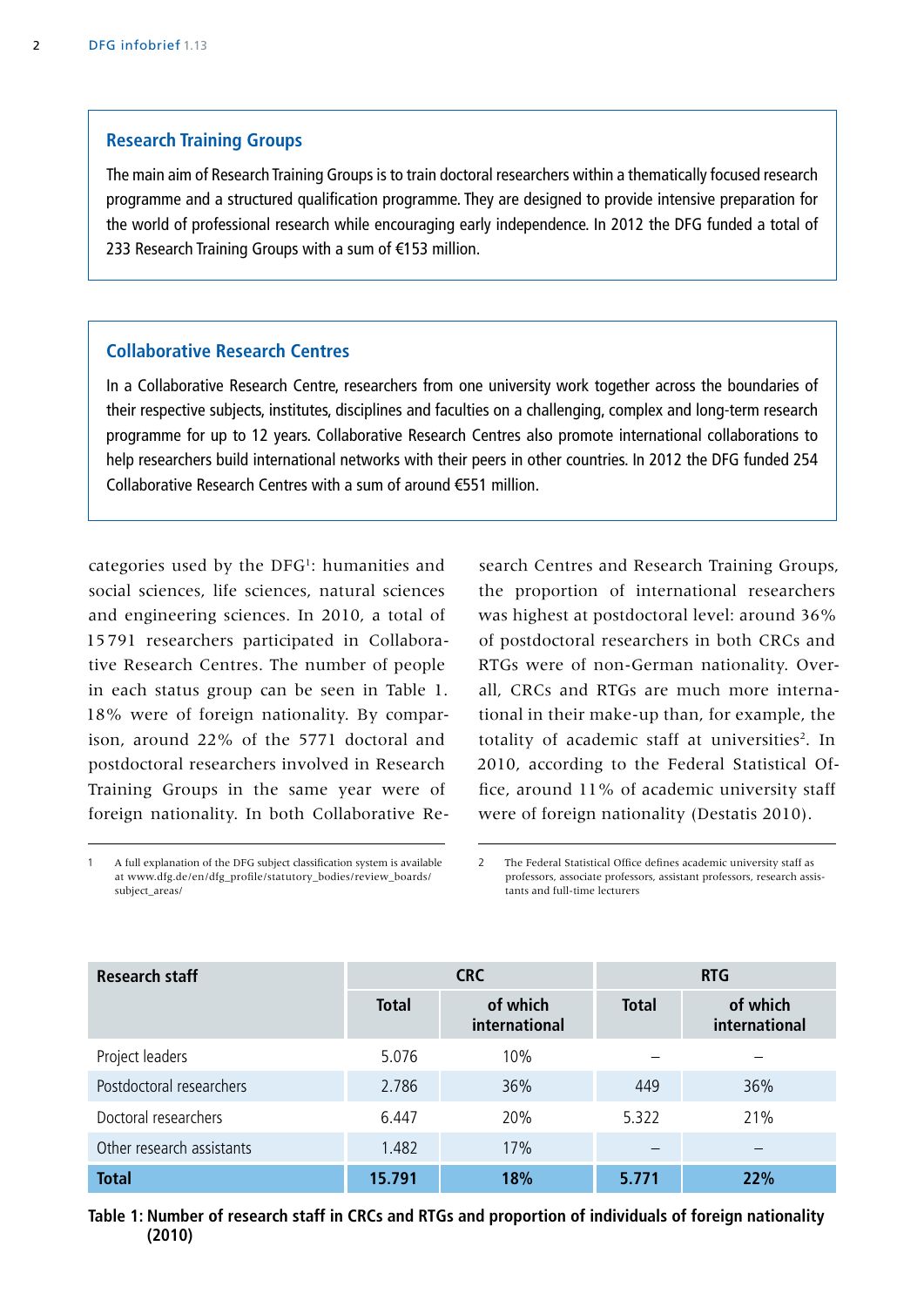# 2 International mobility in CRCs and RTGs

One core element of the everyday work of Collaborative Research Centres and Research Training Groups is the close collaborative relationships with researchers in other countries. This collaboration may be seen from two perspectives. The incoming perspective relates to the countries of origin of researchers in CRCs and RTGs, while the outgoing perspective refers to the destinations of researchers who embark on research visits abroad.

#### **2.1 Countries of origin of researchers in CRCs and RTGs**

One important aspect of international mobility, and thus an indicator of Germany's visibility and attractiveness as a research location, is the number of international participants in RTGs and CRCs. It is also of interest to see for which countries and regions Germany is particularly attractive as a place to research or participate in a DFG-funded RTG or CRC. For these purposes, and for the sake of simplicity, a re-

searcher's nationality is taken to be his or her "country of origin".3

Of the 5771 doctoral and postdoctoral researchers in Research Training Groups, 22% are of foreign nationality. The most common countries of origin for international researchers are China and India. Indian researchers, who make up around 10% of all international participants, are particularly well represented in the life sciences, natural sciences and engineering sciences RTGs, and less so in the humanities and social sciences.

A similar picture can be seen with regard to researchers in Collaborative Research Centres, as shown in figure 2. Russia, China and India top the list, which also includes two European countries – Italy and Austria – among the top five most common countries of origin.

While figures 1 and 2 show a comparison of the most common countries of origin of international researchers according to funding programme, the diagram below makes a distinc-

<sup>3</sup> This indicator only allows limited conclusions to be drawn about countries of origin and places of work prior to joining a research group. The individuals categorised here as "international" may have been born in Germany and have completed their school education there.



**Figure 1: International researchers in RTGs (2010) – 10 most common countries of origin by scientific discipline**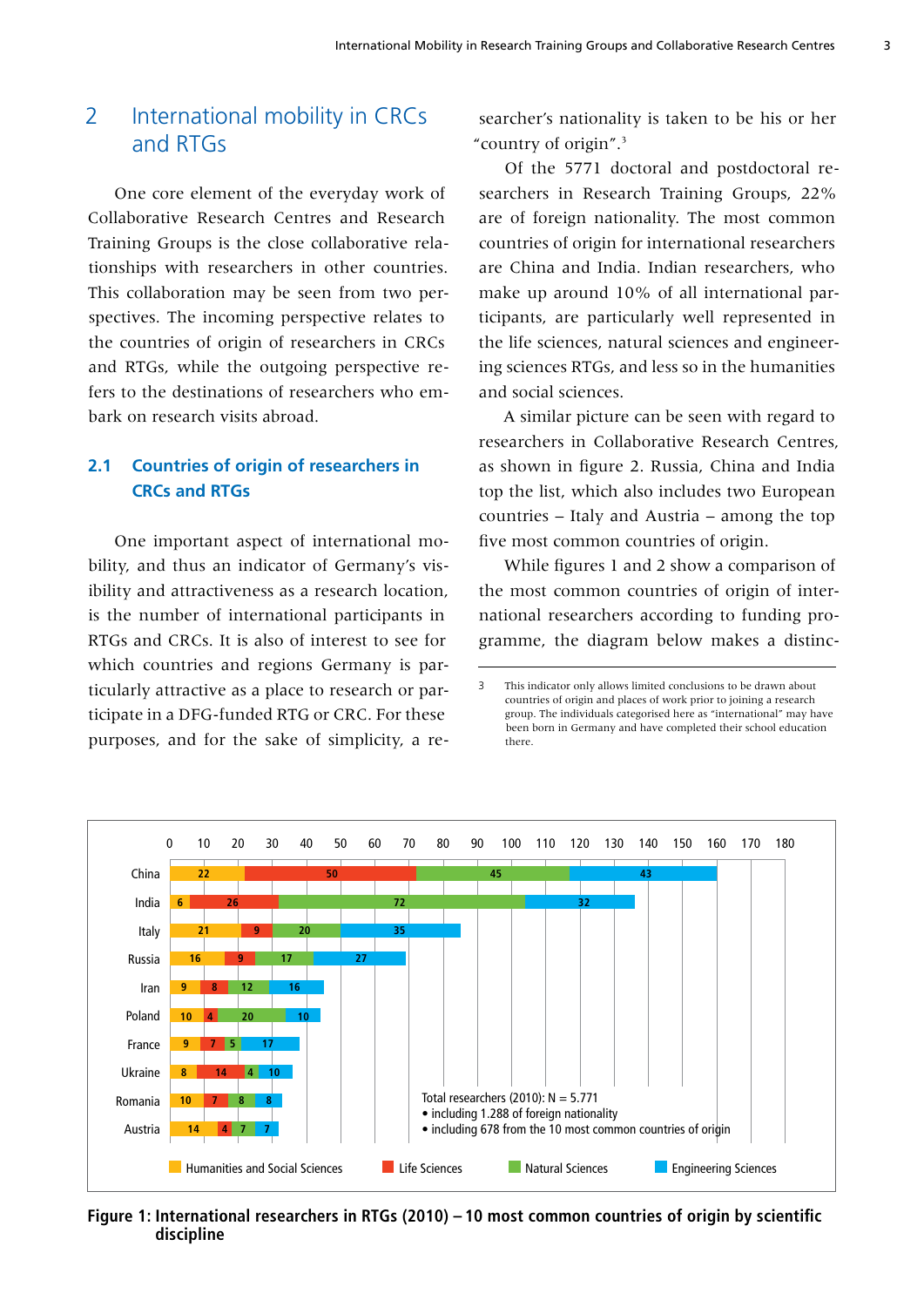

**Figure 2: International researchers in CRCs (2010) – 10 most common countries of origin by scientific discipline**

tion between status groups – limited here to the CRC programme, as only here is it possible to differentiate between doctoral and postdoctoral researchers and project leaders.

As shown in figure 3, among the 514 international project leaders the most common countries of origin are Austria (N=74), Switzerland (N=49) and Italy (N=45). There

are also significant numbers of project leaders from the United Kingdom (N=44) and the Netherlands (N=39). Germany's close neighbours and other European countries are therefore well represented in this status group and include both countries with a linguistic advantage and countries with a strong research culture.



**Figure 3: International project leaders in CRCs (2010) – distribution by country of origin**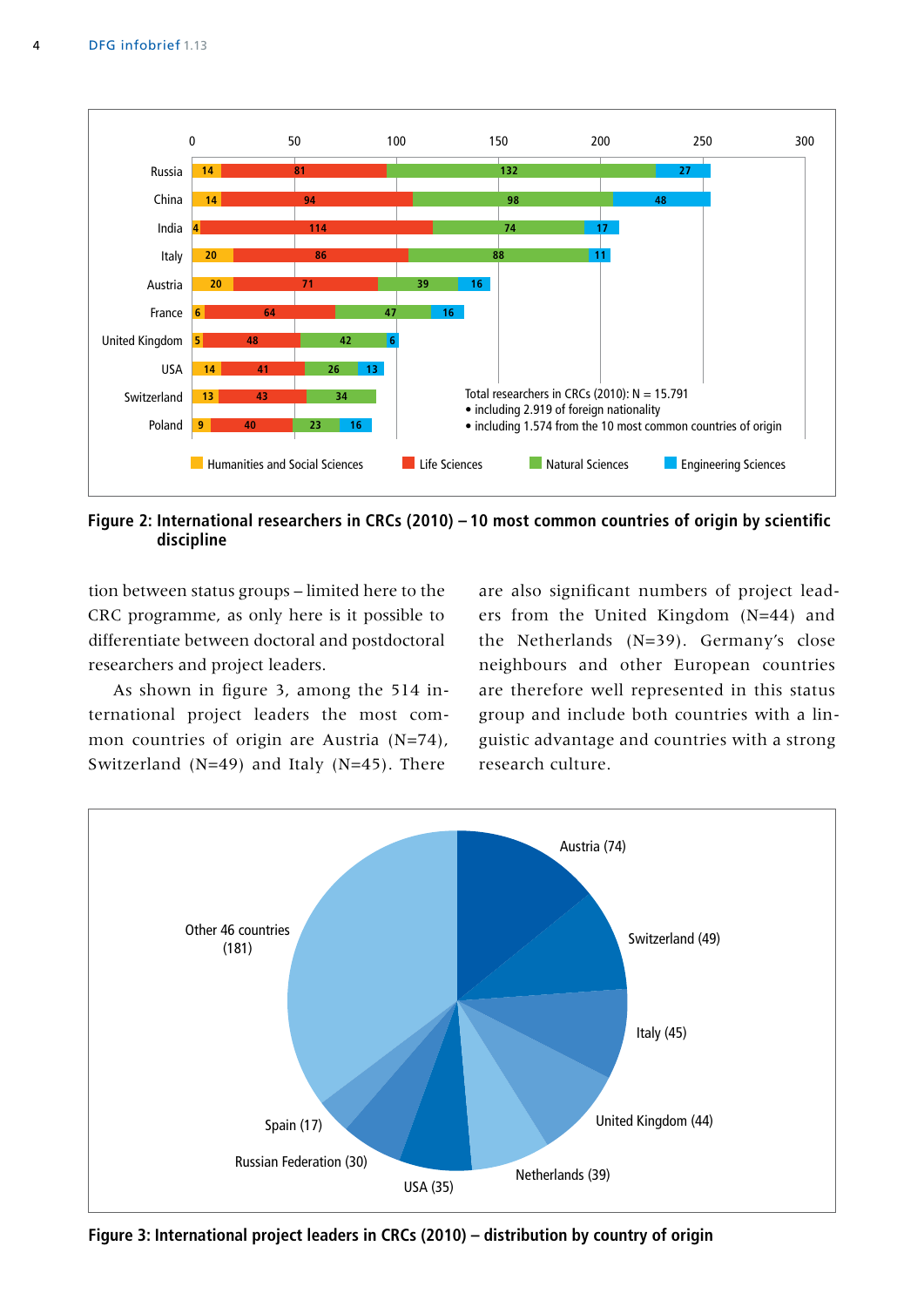

**Figure 4: Proportion of RTG doctoral researchers (2008 – 2010) who made at least one visit abroad, by scientific discipline (%)**

#### **2.2 Destinations for research visits abroad**

In addition to the participation of international researchers, visits abroad by German researchers in CRCs and RTGs represent an important component of international cooperation. Researchers may go abroad for several reasons: to carry out research in the field or in

archives, to learn new methods or to work on a project as part of an international team of researchers. These visits give German researchers the chance to use international contacts for the benefit of their research projects.

Doctoral researchers in RTGs and CRCs receive financial support for visits abroad. This is intended to give them the opportunity to estab-



**Figure 5: 10 most common international destinations for RTG doctoral researchers in the period 2008 – 2010 by scientific discipline (number of visits)**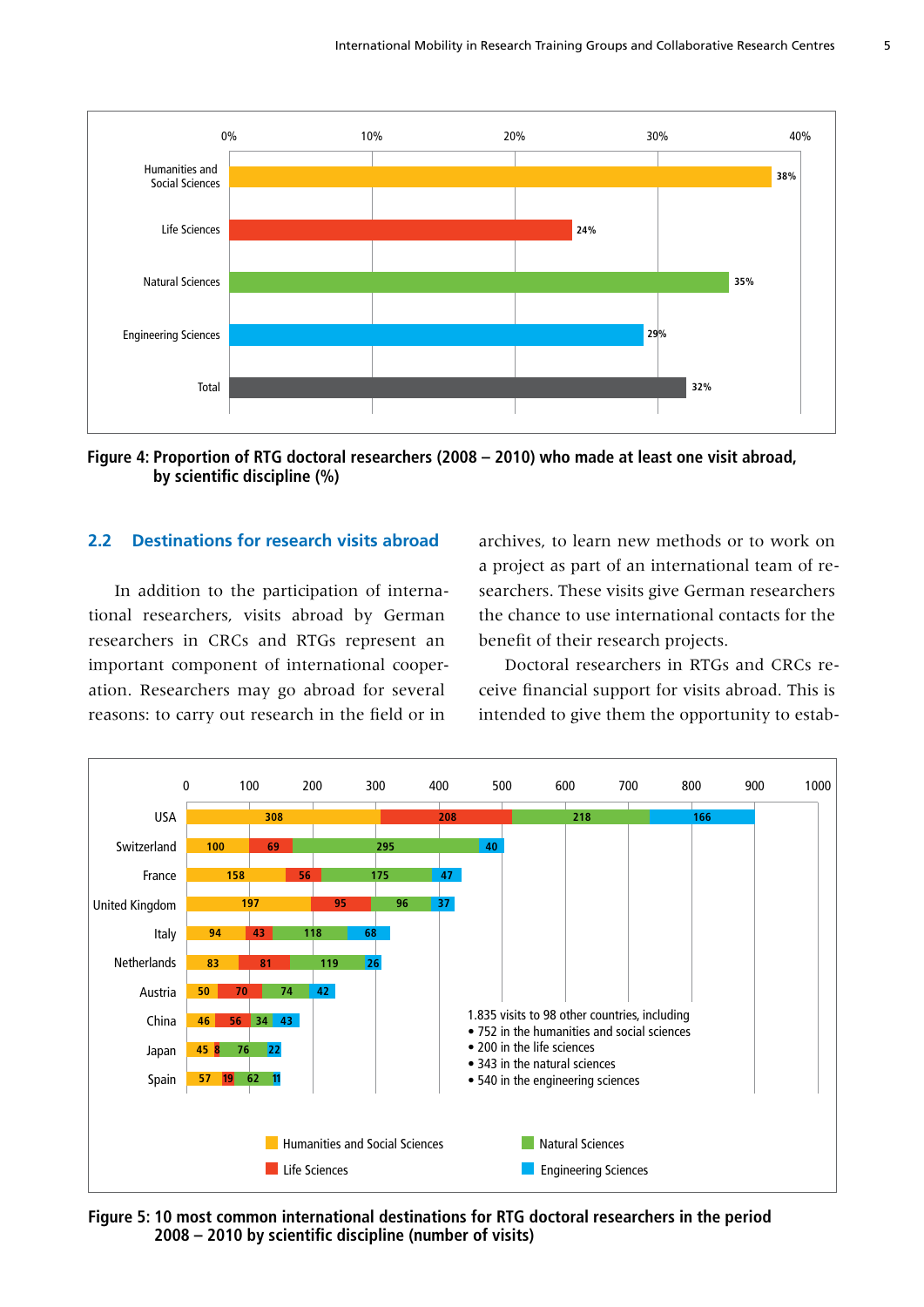lish themselves internationally as independent researchers. About a third of the 7301 doctoral researchers involved in Research Training Groups between 2008 and 2010 made at least one trip abroad during this period. Differences may be noted between disciplines. In the humanities and social sciences and in the natural sciences, 38% and 35% respectively of doctoral researchers made at least one visit abroad during the period in question; in the life sciences, less than a quarter took advantage of the opportunity to undertake a research visit abroad.

By far the most popular destination for doctoral researchers is the USA. Between 2008 and 2010, RTG doctoral researchers made a total of 900 research visits to the USA. In the natural sciences, Switzerland is also a very popular destination. Overall, the preferred destinations for doctoral researchers are clearly leading research nations in Europe and North America.

It is also evident that visits abroad often result in long-term links. Of the 1345 doctoral researchers in RTGs who made at least one visit abroad between 2008 and 2010, more than half, namely 744, made at least one return visit.

The amount of time spent abroad varies. Around 40% of visits abroad are one week or

less in duration. Approximately 22% last more than two months. The duration tends to be longer in the humanities and social sciences, with some 28% of all visits abroad lasting more than two months (see fig. 6).

Researchers participating in the CRC programme can also apply for funding to enable them to undertake a research visit abroad. The proportion of CRC researchers who spent a period abroad in 2009 or 2010 was 9%. As with Research Training Groups, the figure is much higher for the humanities and social sciences, at 21%, than in the natural sciences (14%), life sciences (5%) and engineering sciences (4%).

#### **2.3 Comparison of regions of origin and destination regions**

The countries of origin of researchers working in Germany and the destination countries for visits abroad give an indication of key areas of research in the various countries and mobility patterns at different career stages. A comparison of regions of origin and destination regions between doctoral researchers, postdoctoral researchers and project leaders in CRCs and RTGs



**Figure 6: Visits abroad by RTG doctoral researchers between 2008 and 2010 by duration and scientific discipline (%)**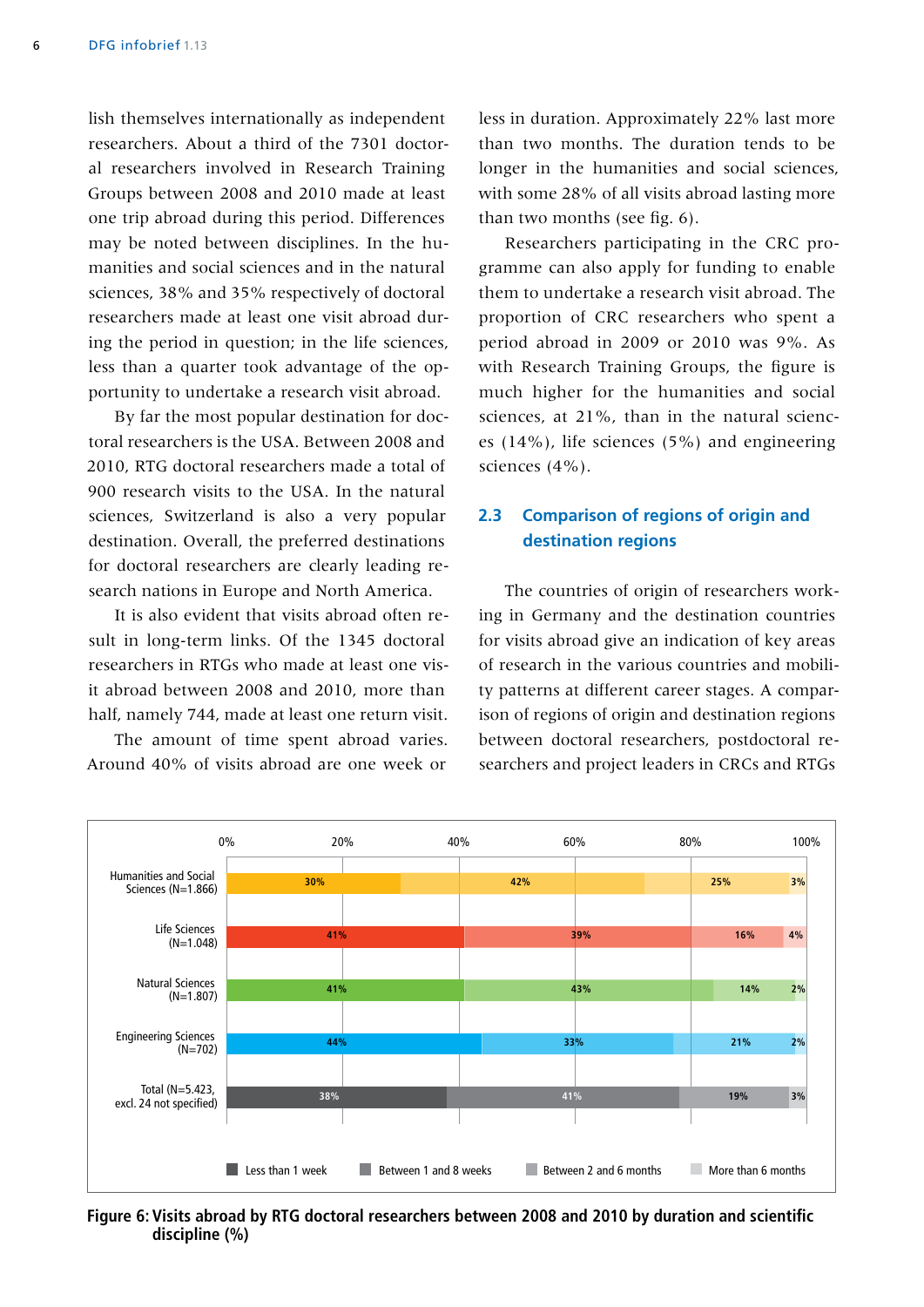

**Figure 7: Proportion of researchers in CRCs (2009 – 2010) who made at least one visit abroad in 2009 and 2010, by scientific discipline**

shows corresponding differences between status groups and home/destination regions.

In CRCs and RTGs, the proportion of participants of Asian origin is particularly high at doctoral level: 51% of international doctoral researchers in CRCs and 45% in RTGs are of

Asian nationality (see fig. 8). Both figures are considerably higher than the 33% calculated by the Federal Statistical Office for the winter semester 2010/2011, relating to the total number of international doctoral researchers in Germany (Federal Statistical Office 2012).



**Figure 8: Nationalities of foreigners participating in RTGs and CRCs in 2010 by region and status group (%)**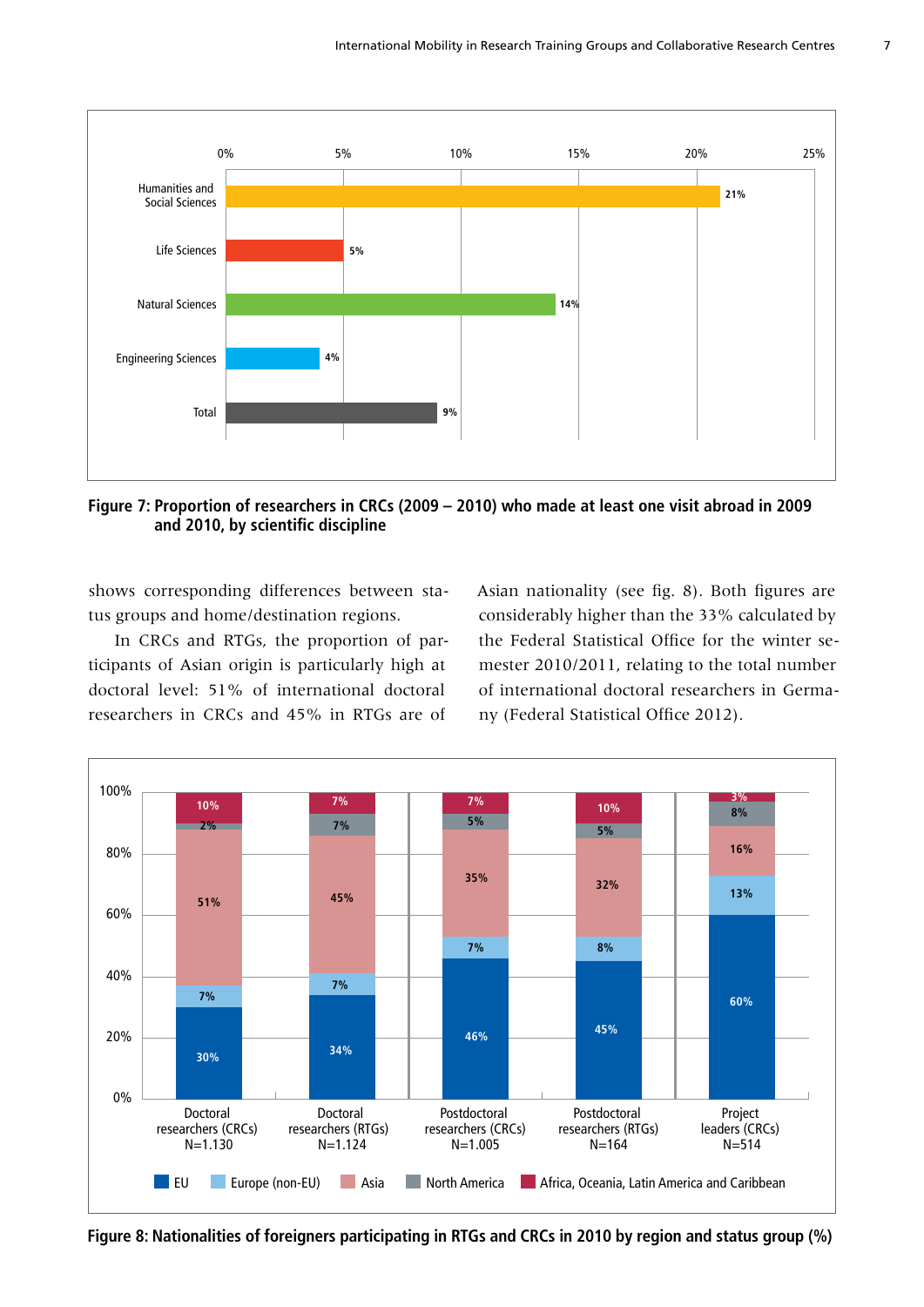The situation changes as careers develop. Among postdoctoral researchers and project leaders, EU and other European countries are the most common countries of origin, accounting for about half of postdoctoral researchers and around three quarters of project leaders. In 2010, 62% of all international academic staff at German universities came from European countries and 23% from Asian countries (www.wissenschaft-weltoffen.de 2013). At project leader level the distribution largely corresponds to the overall distribution at German universities, while among postdoctoral researchers there is a slight emphasis on Asian countries.

When we consider the destination regions of individuals participating in CRCs and RTGs, the picture is somewhat different. The most popular destination region for all status groups is Europe, with European countries accounting for around half of all visits abroad. The North American countries, especially the USA, also play an important role (see fig. 9). In CRCs, these figures correspond, with the exception of project leaders, to the preferences that may be observed in the German research system as a whole. Around 47% of doctoral researchers and 37% of postdoctoral researchers who undertook a funded visit abroad in 2010 chose a European destination. North America was the chosen destination of 22% of doctoral researchers and 49% of postdoctoral researchers who undertook a funded visit abroad (www.wissenschaft-weltoffen.de 2013).

A comparison of countries of origin and destinations at postdoctoral and project leader level reveals a balanced picture, Europe being the most common destination and region of origin. At doctoral level, however, there is an unbalance: while the proportion of doctoral researchers from Asia, particularly India and China, is relatively high compared with the total number of doctoral researchers in CRCs and RTGs, Asian countries are less important destinations in purely quantitative terms for research visits. This could be seen as a sign that the research system in China and India is growing, but is not yet seen as a prime environment for developing research skills.



**Figure 9: Visits abroad as part of CRCs (2009 – 2010) and RTGs (2008 – 2010) by destination region and status group (%)**

(Visits abroad by postdoctoral researchers in RTGs are not reported due to inadequate numbers of cases.)